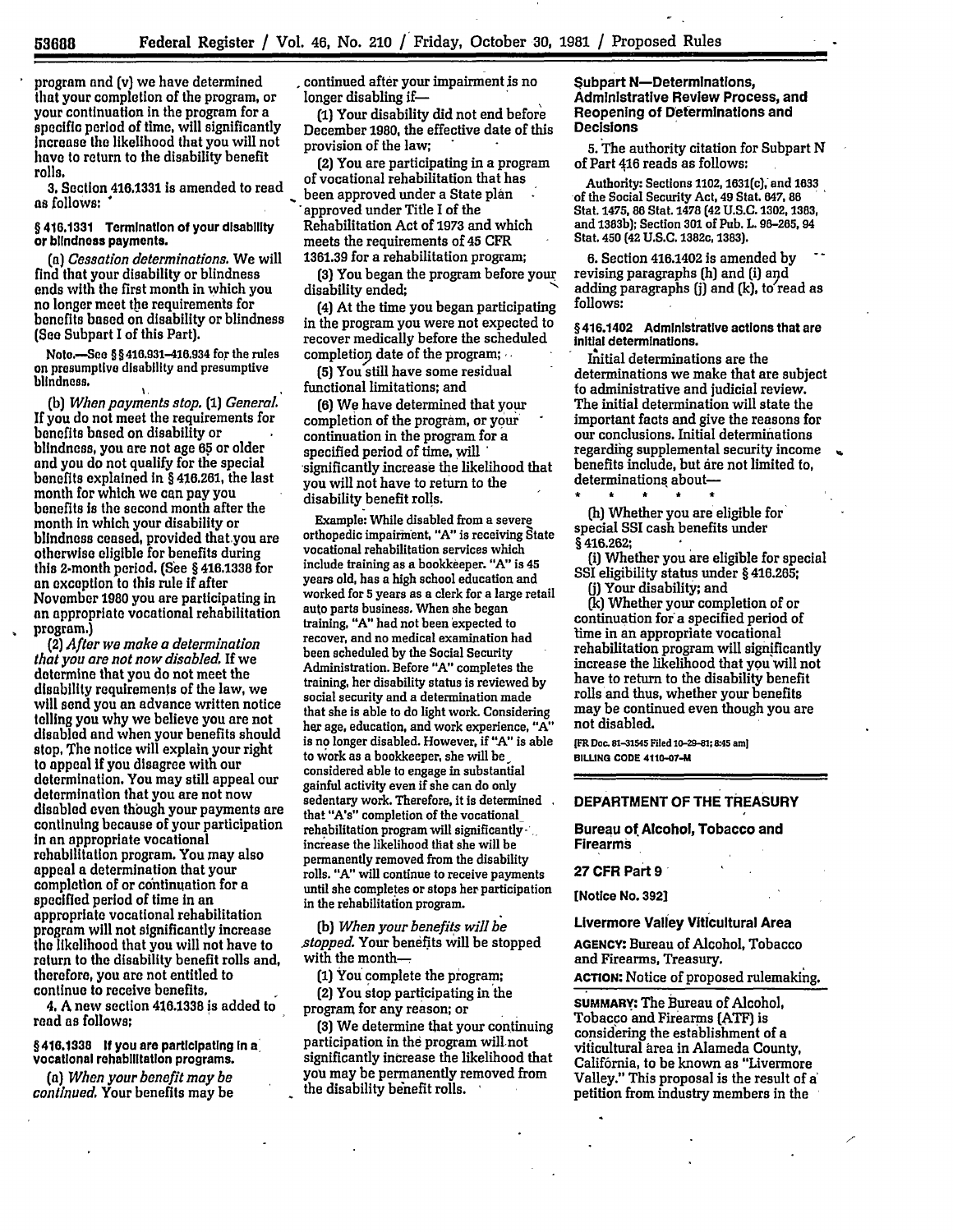area. The establishment of viticultural areas and the subsequent use of  viticultural area names in wine labeling and advertising will allow wineries to better designate the specific grapegrowing area where their wines come from and will enable consumers to better identify the wines they purchase. **DATE** Written comments must be received **by** January 28.1982. **ADDRESS:** Send written comments to: Chief, Regulations and Procedures Division, Bureau of Alcohol, Tobacco and Firearms, P.O. Box **385,** Washington, **DC** 20044-0385 (Attn: Notice No. **392).**

Copies of the petition, the proposed regulations, the appropriate maps, and the written comments will be available for public inspection during normal business hours at: **ATF** Reading Room, Office of Public Affairs and Disclosure, Room 4405, Federal Building, 12th and Pennsylvania Avenue NW., Washington, **DC.**

**FOR FURTHER INFORMATION-eONTAcr.** Robert **L** White, Research and Regulations Branch, Bureau of Alcohol, Tobacco and Firearms, **1200** Pennsylvania Avenue NW., Washington, **DC** 20226 **(202-566-7625).**

#### SUPPLEMENTARY INFORMATION:

#### Background

On August **23,1978, ATF** published Treasury Decision **ATF-53** (43 FR **37672,** 54624) revising regulations in **27** CFR Part 4. These regulations allow the establishment of definite viticultural areas. The regulations also allow the name of an approved viticultural area to be used as an appellation of origin on wine labels and in wine advertisements.

On October **2,1979, ATF** published Treasury Decision **ATF-60** (44 FR **56692)** which added a new Part **9** to **27** CFR, for the listing of approved American viticultural areas.

Section 4.25a(e](1), Title **27,** CFR. defines an American viticultural area as a delimited grape-growing region distinguishable **by** geographical features. Section 4.25a(e)(2) outlines the procedure **for** proposing an American viticultural area. Any interested person may petition **ATF** to establish a grapegrowing region as a viticultural area. The petition should include--

(a) Evidence that the name of the proposed viticultural area is locally and/or nationally known as referring to the area specified in the petition;

**(b)** Historical or current evidence that the boundaries of the viticultural area are as specified in the petition;

**(c)** Evidence relating to the geographical features (climate, soil, elevation, physical features. etc.) which distinguish the viticultural features of

the proposed area from surrounding areas;

**(d)** A description of the specific boundaries of the viticultural area, based on the features which can be found on United States Geological Survey **(U.S.G.S.)** maps of the largest applicable scale; and

(e) A copy of the appropriate U.S.G.S. map with the boundaries prominently marked.

### Petition

**ATF** has received a petition proposing an area in Alameda County, California, as a viticultural area to be known as "Livermore Valley." The area is one of the coastal intermountain valleys that surround the San Francisco Bay depression. The valley floor is approximately **15** miles long and **10** miles wide. Starting in the east, the watershed area of the Livermore Valley is bounded **by** the Altamount Hills and Crane Ridge, to the south **by** Cedar Mountain Ridge and Rocky Ridge, in the west bythe Pleasanton Ridge, and in the north **by** the Black Hills. The valley's geographic location is generally the area covered **by** the political boundaries of Murray and Pleasanton townships.

## Geographical/Viticultural Features

The petitioner claims that the proposed viticultural area is distinguished from surrounding areas **by** geographical and climatic variances. The petitioner bases these claims on the following:

(a) The Livermore Valley has a moderate coastal climate which is conducive to the growing of grapes, especially the sauterne type grapes and several premium red varieties. The climate Is a result of its proximity to the San Francisco Bay and the Pacific Ocean. The cool marine winds and the morning fog are important factors in temperature control during the growing season and in keeping the'area relative frost free during the early spring. The wine grapes grown in Livermore Valley thrive on the cool nights and warmer days. The greatest part of the vineyard acreage is in region **HI** as classified **by** the University of California at Davis system of heat summation **by** degreedays. **A** small portion of the area within Livermore Valley is classified as region IL

**(b)** The main soil type is the Yolo-Pleasanton Associations with the Livermore gravelly and very gravelly series being prominent in the southern portion of the valley. The gravelly soils impart their own unique flavor to the wines.

(c) The elevation where the vineyards are cultivated starts at **650-800** feet above sea level and slopes toward the valley floor to about **450** feet above sea level.

**(d)** The main streams in the valley are the Arroyo Mocho, Arroyo Del Valle, and the Arroyo Las Positas which are formed **by** the watershed run-off of the previously named ridges. The drainage pattern is well developed with **the** streams flowing in a westerly direction. These streams converge about one mile west of the town of Pleasanton and form the Arroyo de la Laguna. This stream in turn joins Alameda Creek and empties into San Francisco-Bay.

(e) The average rainfall is 14.45 inches. The rain falls mainly during the winter and early spring. There is little or no precipitation during the summer months.

**(f)** With the large increase in population in the Livermore Valley over the past twenty years, the water table has been lowered to a point where the vines no longer are able to depend on a constant water supply from that source. Since the completion of the Del Valle Dam and the filling of the Del Valle Reservoir both the Arroyo Mocho and the Arroyo Del Valle contain water released from the reservoir almost yearround where formerly they were dry **by** early summer. The South Bay Aqueduct, completed in **1967,** provides overhead sprinkler irrigation for some of the vineyards. This type of irrigation is also used for heat suppression and frost protection as well as supplemental watering.

**(g)** The temperature of the Livermore Valley is moderate during the winter and moderately **high** in the summer. The average high is **72.9'** Fahrenheit and'the average low is **45.3 °** Fahrenheit. Temperatures in the~summer have exceeded 100° Fahrenheit and the lowest temperature recorded in-the winter was **19°** Fahrenheit. The extremes rarely last more than a few days befor the marine air asserts its normal pattern.

(h) The growing season, March through early November, is long enough to assure crop maturity. The average number of growing days is 254.

#### Historical Background

According to'information provided **by** the petitioners, a viticultural history of the area began with the planting of vines - **during** the Mission Period **(1796-1833).** In **1834.** Robert Livermore-began planting vines in the valley and named the valley after himself.

The modem wine pioneers arrived in the valley in the late 1860's. **By** the **end**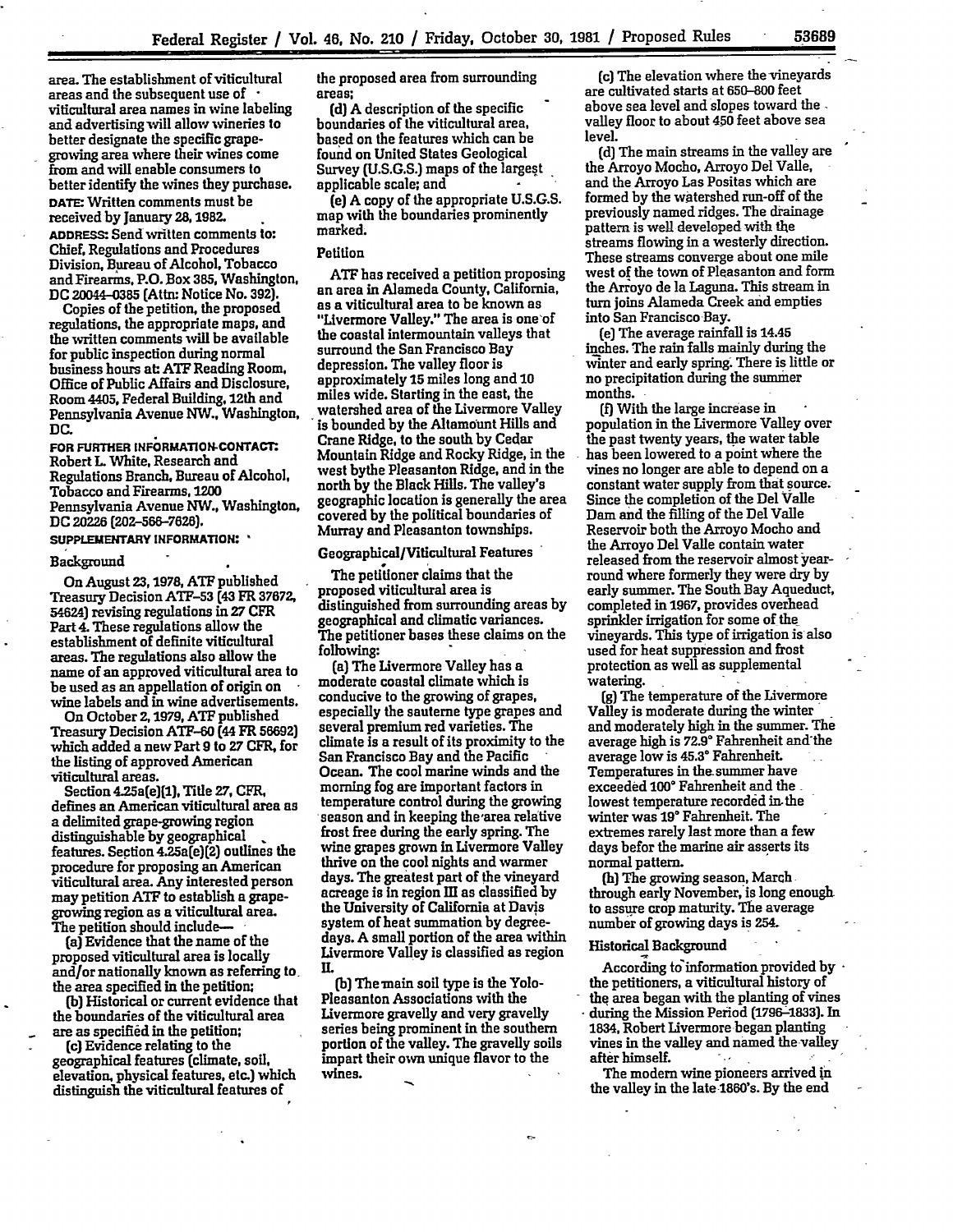**53690**

of the 1880's the district contained many small, profitable vineyards. The owners with their diverse backgrounds (English, German, Irish, Italian, French and Spanish) contributed many wine growing philosophies to the rapidly growing industry. **All** were attracted **by** the excellent growing conditions for wine grapes. The petitioners claim that emphasis on sauternes began during this period, although there were, and continue to be, many premium'red wines from the valley. The resemblance of the area to the Graves District of France was, and is still, a favorite topic for wine writers.

At the peak of plantings in the valley, there were approximately 15,000 acres of grapes and over two dozen wineries. The number of both dropped dramatically with the approach of Prohibition. Two of the wineries that survived Prohibition have been in continuous operation, **by** the same families, since **1883.** Today there are a dozen growers, approximately **3,000** acres of vines, and six wineries.

## Proposed Boundaries

The boundaries of the proposed Livermore Valley viticultural area may be found on seven U.S.G.S. **7.5** minute series quadrangle maps ("Dublin Quadrangle, California", Livermore Quadrangle, California", "La Costa **Valley** Quadrangle, California-Alameda **Co,",** "Mendenhall Springs Quadrangle, California-Alameda Co.", "Altamont Quadrangle, California-Alameda **Co,",** "Byron **Hot** Springs **-** Quadrangle, California", and "Tassajara Quadrangle, California"). The specific description of the boundaries of the proposed viticultural area is found in the proposed regulations.

## Executive Order **12291**

It has been determined that this proposal is not **a** "major **rule"** within the meaning of Executive Order **12291,** 46 FR **13193 (1981),** because it will not have an annual effect on the economy **of \$100** million or more; it will not result in a major'increase in costs or prices for consumers, individual industries, Federal, State, or local government agencies, or geographic regions; and it will not have significant adverse effects on competition, employment, investment, productivity, innovation, or on the ability of the United States-based enterprises to compete with foreignbased enterprises in domestic or export markets,

### Regulatory Flexibility Act

The provisions of the Regulatory Flexibility Act relating to an initial and final regulatory flexibility analysis **(5**

**U.S.C. 603,** 604) are not expected to apply to this proposed rule because the proposal, if promulgated as a final rule, is not expected to have a significant economic impact on a substantial number of small entities. ATF has come to this tentative conclusion based on the fact that we do not have a way to assign a monetary value on the use of the name "Livermore Valley" as a viticultural area appellation of origin on wine labels and, in wine advertisements. Since the benefits to be derived from using a new viticultural area appellation of origin are intangible, **ATE** cannot conclusively. determine what the economic impact will be on the affected small entities in the area. However, from the information we currently have available on the proposed Livermore Valley viticultural area, **ATF** does not feel that the use of this appellation of origin will have a significant economic impact on a substantial number of small entities.

#### Public Participation-Written Comments

**ATF** requests comments concerning this proposed viticultural area from all interested persons. Furthermore, while this document proposes possible boundaries for the Livermore Valley viticultural area, comments concerning other possible boundaries for this viticultural area will be given consideration. **I**

Comments received before the closing date will be carefully considered. Comments received after the closing date and to late for consideration will be treated as possible suggestions for future **ATF** action.

**ATF** will not recognize any material or comments as confidential. Comments may be disclosed to the public. Any material which the commenter considers to be confidential or inappropriate for disclosure to the public should not be included in the comment. The name of the person submitting a comment is not. exempt from disclosure.

Any interested person who desires an opportunity to comment orally at a public hearing on these proposed. regulations should submit his or her request, in writing,, to the Director within the 90-day comment period. The request should include reasons **Why** the commenter feels that a public **hearing** is necessary. The Director, however,' reserves the right to determine, in light of all circumstances, whether a pubic' hearing will be held.

#### Drafting Information

The principal author of this document is Robert L. White, Research and Regulations Branch, Bureau of Alcohol, Tobacco and Firearms. However, other personnel of the Bureau **and** of the

Treasury Department'have participated in the preparation of this document, both in matters of substance and style.

## Authority

Accordingly, under the authority in **27** U.S.C. **205,** the Director proposes the amendment of **27** CFR Part **9** as follows:

# **PART 9-AMERICAN VITICULTURAL AREAS**

Par. **I** The-table of sections in **27** CFR Part **9,** Subpart **C,** is amended to add the title of § 9.46. As amended the table of sections reads as follows:

**Subpart C-Approved American Viticultural Areas**

**Sec.**  $\star$   $\star$  $\star$ 

**9.46** Livermore Valley.

### **Subpart C-Approved American Viticultural Areas**

Par. 2. Subpart C is amended by adding § 9.46 as follows;

#### § 9.64 **Livermore** Valley.

*(a) Name.* The name of the viticultural area described in this section is "Livermbre Valley."

(b) *Approved maps.* The appropriate. maps for determining the boundaries of the Livermore Valley viticultural area are seven **U.S.G.S.** maps. They are titled:

**(1)** "Dublin Quadrangle, California",

**7.5** minute series;

(2) "Livermore Quadrangle,

California", **7.5** minute series;

**(3)** "La Costa Valley Quadrangle, California-Alameda Co.", **7.5** minute series;

(4) "Mendenhall.Springs Quadrangle, California-Alameda Co.", **7.5** minute series;

**(5)** "Altamont Quadrangle, California-Alameda Co.", **7.5** minute series;

**(6)** "Byron Hot Springs Quadrangle, California", 7.5 minute series; and

**(7)** "Tassajara Quadrangle, California", **7.5** minute series.

**.** (c) *Boundaries.* The Livermore Valfey viticultural area is located in Alameda

County, California. The beginning point is Bench Mark [BM).425 located along the Alameda County/Contra Costa County line in the top portion **of** U.S.G.S. map "Dublin Quadrangle."

(1) From the beginning point, the boundary runs in a southeasterly direction along an unnamed road which crosses Interstate **580** and turns into Foothill Road;' **"**

 $(2)$  Thence continuing along Foothill  $\overline{\phantom{a}}$ Road in a southeasterly direction to the intersection of Castlewood Drive which